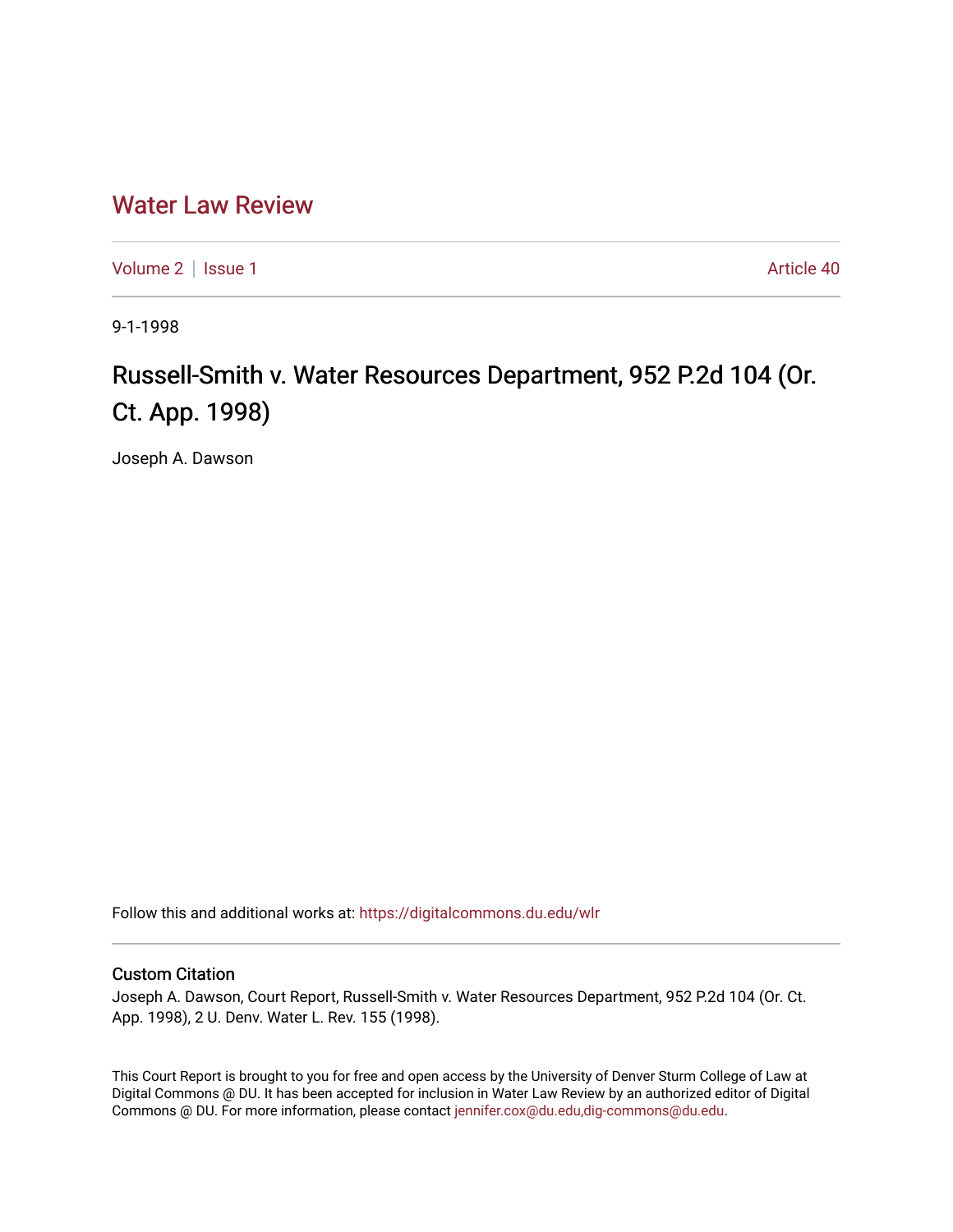legislative enactment will be invalidated. In this case, the antidegradation provision was attached to an appropriations bill for the operation of the Ohio Environmental Protection Agency. Hence, the court held that, as a matter of law, the two provisions, the appropriations and the substantive portion, were not so unrelated as to constitute a "manifestly gross and fraudulent violation" of the Ohio Constitution's onesubject rule.

Conversely, Congress drafted a comprehensive and far-reaching federal statute, the CWA, that the court held preempted state legislation. If a state law frustrates the CWA's purpose then the courts will find the state law invalid. The Clean Water Act's purpose is to restore and maintain the chemical, physical, and biological integrity of the Nation's waters. The United States Environmental Protection Agency ("USEPA") requires states to further this purpose by establishing an antidegradation policy that maintains high water quality.

Ohio created an antidegradation statute pursuant to the USEPA requirement. However, Ohio's statute allowed the state environmental protection director to degrade high quality waters when the director found that the water body lacked exceptional recreational or ecological value. The statute enabled the director to allocate eighty percent of the water's pollutant assimilative capacity to existing sources without a required CWA degradation review. Under the CWA's degradation review, a state may only degrade waters after the director has complied with the public notice and intergovernmental coordination requirements, conducted a public hearing to consider the social and economic impacts, and chosen to lower the stream's water quality based on the result of the public hearing.

Based on the conflict between these two statutes, the court held that Ohio's antidegradation statute failed to comport with the federal requirements. Because the statute allowed the director to lower a stream's water quality by assigning the stream's pollutant assimilative capacity without a degradation review, Ohio's antidegradation statute frustrated the CWA's purpose. By frustrating the purpose, the state statute conflicted with the federal statute. Therefore, the court found the state antidegradation statute violated the U.S. Constitution's supremacy and commerce clauses.

*Madoline Wallace*

#### **OREGON**

**Russell-Smith** v. Water Resources Department, **952 P.2d** 104 (Or. Ct. **App. 1998)** (holding that there is no statutory forfeiture for nonuse of water, even though the water user obtained water from an unauthorized point of diversion and did not follow the statutory requirements to apply for a change in point of diversion, provided that the water user obtained the water from a source designated from the water right certificate for the designated use in the designated amount).